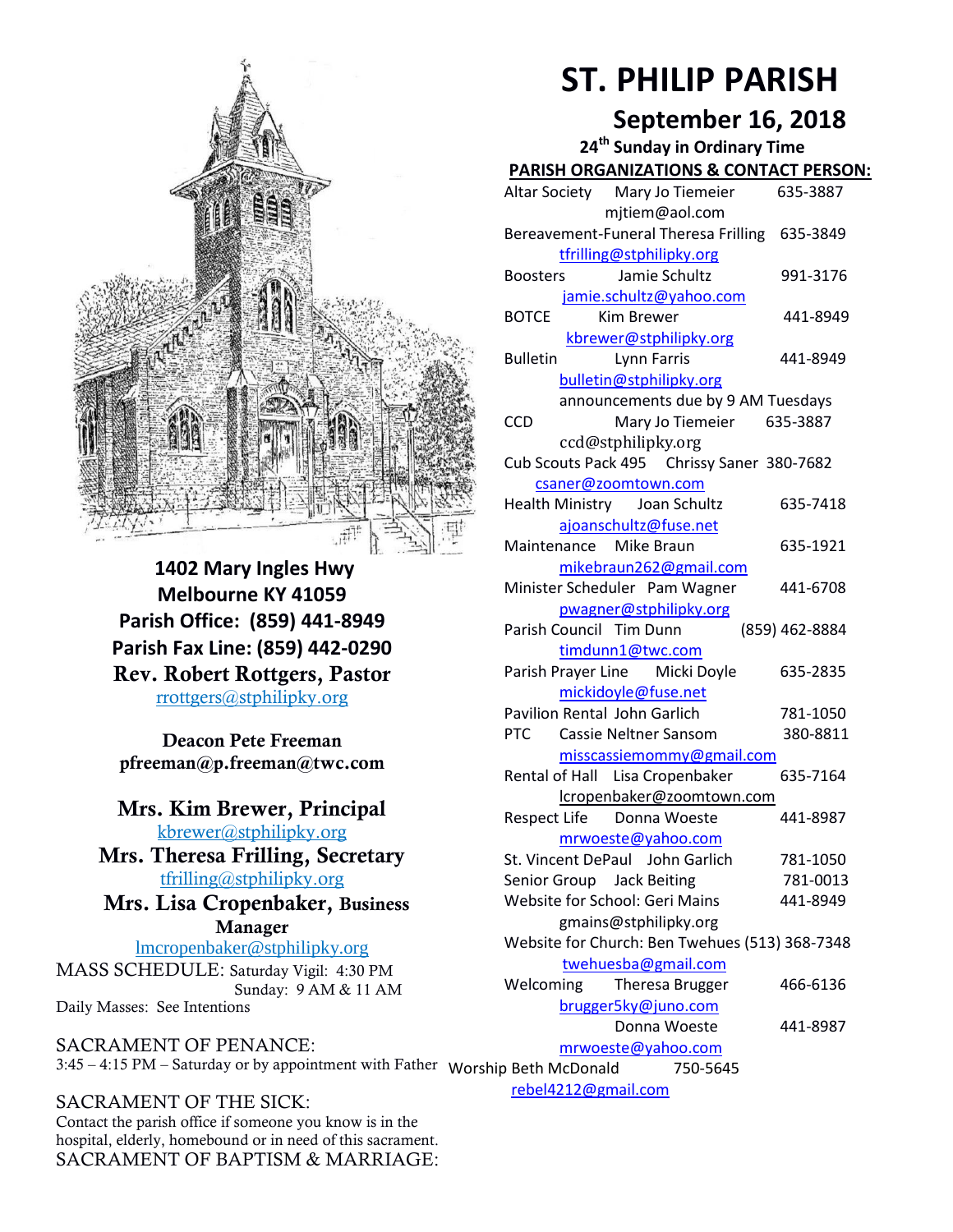#### **MASS INTENTIONS:**

## **Saturday, September 15**

4:30 PM Elmer & Mary Ruschman

#### **Sunday, September 16**

9:00 AM Lucille Miller 11:00 AM Loretta Burkhardt

#### **Tuesday, September 18**

7:00 PM Rev. William Hinds

#### **Wednesday, September 19**

8:30 AM Leonard L. Kopowski

**Friday, September 21** 8:30 AM Elmer & Mary Ruschman

#### **Saturday, September 22**

4:30 PM Bud Walter and In Thanksgiving

#### **Sunday, September 23**

9:00 AM Lucille Miller 11:00 AM Loretta Burkhardt

## **STEWARDSHIP**

Collection from September 2<sup>nd</sup>: \$5,382.00 Utility: \$1,090.00 Endowment: \$30.00 Norbert Frilling Fund: \$90.00 Domestic Needs: \$35.00 Collection from September  $9^{th}$ : \$4,660.00 Utility: \$730.00 Endowment: \$240.00 Norbert Frilling Fund: \$240.00

THANK YOU FOR YOUR GENEROSITY!

#### *OTHERS FIRST* **– SEPTEMBER:**

This month we will be collecting items for Family Promise. They are located at 336 W  $9<sup>th</sup>$  Street in Newport. Did you know families with children make up 40% of the people who experience homelessness? Family Promise is transforming the lives of homeless families because every child deserves a home. They need the following: batteries (all sizes), bottled water, juice, personal hygiene items such as shampoo, razors, conditioner, deodorant, tissues & new underwear (adult and children sizes). As always, please place your donation in the basket at the side entrance of church.

#### **ALTAR FLOWERS:**

The flowers this week are in memory of Becky Wiley and Mike Neltner.

**I will walk before the Lord in the land of the living.**

#### **SENIOR MEETING:**

Please join us at our meeting on Monday, September  $17<sup>th</sup>$  at 12:00 noon in the parish center.

#### **THIS WEEKEND:**

We will have anointing of the sick at all masses on September 15<sup>th</sup> and 16<sup>th</sup>. The anointing of the sick is administered to bring spiritual and even physical strength during an illness. There will also be prayer shawls available after all masses.

#### **ARE YOU BUSY SEPTEMBER 22nd?**

\*\*\* **tournament rescheduled** \*\* St. Philip is hosting the annual BBHS men's alumni softball tournament on Saturday, September  $22^{nd}$ . All money raised at the concession stand goes to St. Philip Boosters. This is an all-day event and is a big fundraiser for us. With that being said, **WE NEED WORKERS**!! Even if you just have an hour or two to volunteer, we can make the day a success. If you have never done it before I will be happy to show you the ropes. It's not difficult and you can catch a game at the same time. You can also bring your kids down to play around. Please let me know if you can do one of the following time slots or if you can do an alternate time I will make it work:

8:30-10:30-Peggy Kram er

10:30-12:30-Wade Gerdermann 12:30-2:30 - NEED VOLUNTEERS 2:30-4:30 – NEED VOLUNTEERS 4:30-6:30 – NEED VOLUNTEERS Thank you in advance for your help! Feel free to contact me if you have any questions [\(Lrecord12@yahool.com](mailto:Lrecord12@yahool.com) or [859-801-0108](tel:859-801-0108)). Lisa Record

#### **CATHOLIC WEBSITE:**

Our parish has joined an online Catholic, educational and devotional website. You will find study guides, movies, books and much more. Go to [formed.org](http://formed.org/) and use our parish code D7VVYY. You will be asked to register after entering the parish code. There is no cost to you so please take advantage of this wonderful resource in helping to grow in our faith.

#### **CAMPBELL COUNTY SENIOR PICNIC:**

Join us on Thursday, September 20<sup>th</sup> from 11:00 a.m. until 4:00 p.m. Please remember the gates do not open until 10:30 a.m. Pre-sale tickets are \$10 and are available at the Senior Center in Highland Heights or the Administration building in Newport. Tickets will be \$15 at the gate. Once again, it will be held at Pendery Park.

#### **FLU SHOTS:**

The Health Ministry will be giving flu shots on September  $29<sup>th</sup>$  and  $30<sup>th</sup>$ . We will be in the parish center after 4:30 p.m. Mass and between 9:00 a.m. and 11:00 a.m. Masses.